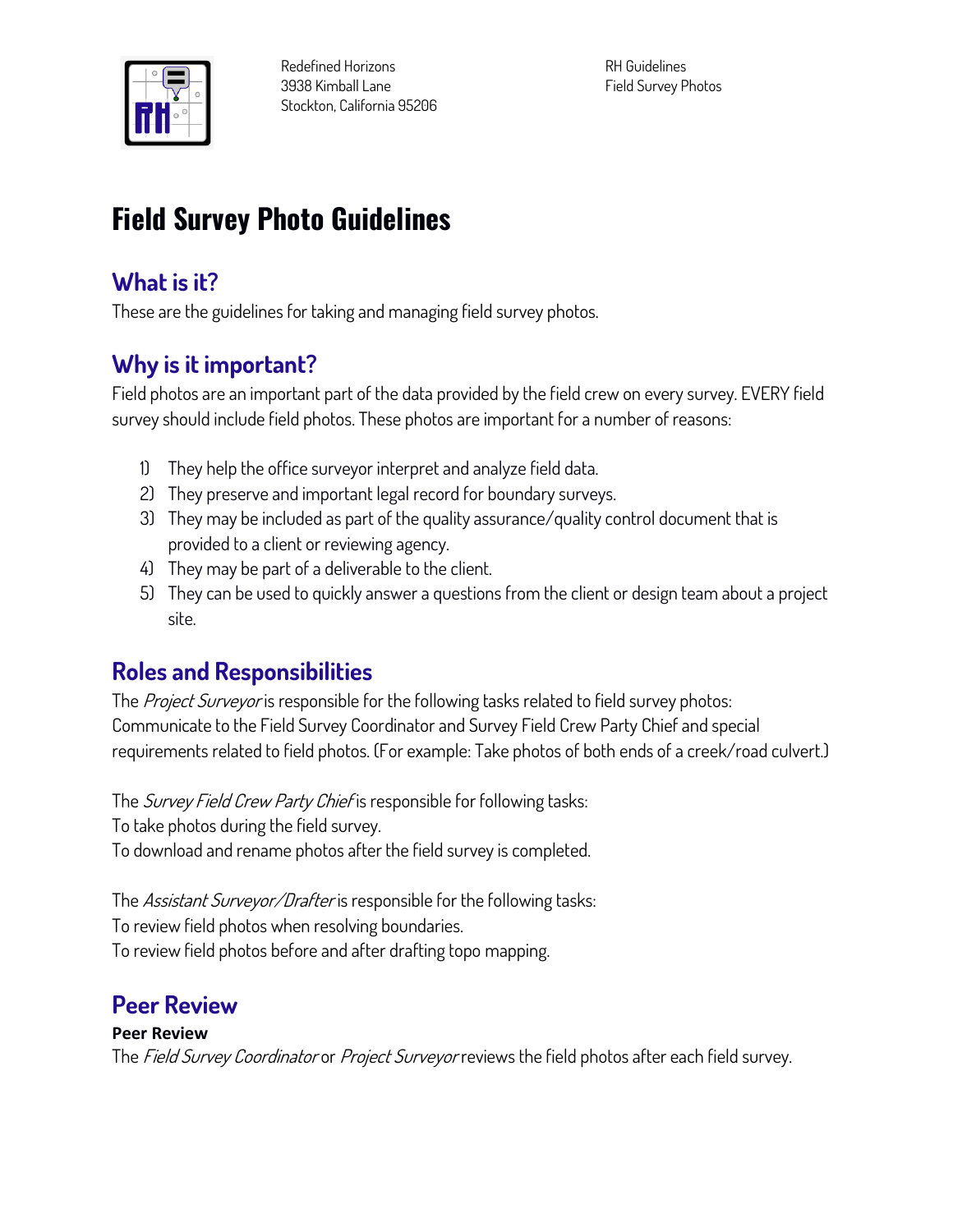

**Redefined Horizons 3938 Kimball Lane Stockton, California 95206**

**RH Guidelines Field Survey Photos**

### **Schedule**

- **Field photos need to be taken BEFORE the field survey is completed and the field crew leaves the job site.**
- **Field photos need to be downloaded an renamed immediately upon returning to the office on the same day of the field survey. If that isn't practical, field photos should be downloaded and renamed the following morning before starting the other work for the day.**

## **Methods For Taking Field Photos**

**Field photos should be properly lit and composed (taken from the right point of view). Digital photos are inexpensive. Take more photos of a project site than you think you will need. A few extra minutes on spent on the project site taking photos may save hours in the office or an extra trip back to the project site.**

**GPS-Enabled Cameras: We have a GPS enabled field camera for use by survey field crews on mapping projects. This camera will automatically stamp the GPS location of each photo taken with the camera as long as the GPS signal indicator shows the camera has a good satellite lock. The office software used to download photos from the camera will automatically goereference the photos and allows them to be viewed on a map. The GPS enabled field camera should be used to take photos for mapping projects whenever possible.**

**Route While Taking Field Photos: Whenever it is practical please follow a logical route when taking field photos of your project site. This typically involves moving from one end of the project down to the other end while taking photos. In some cases you may move in a loop while taking photos. (The Project Surveyor may give you specific instructions on how to acquire photos for a complex site.)** 

### **Tips For Good Site Photos**

**Remember these quick tips for good project site photos:**

**Think about light: Bright sources of sun and deep shadows can cause problems with the exposure of your photos. This is especially a problem if you try to capture really bright areas and really darks areas of a project site in the same photo.**

**Remember your point-of-view: Don't forget to look up and to look down when walking a site for project photos. Photos looking up capture important details on buildings, structures, lights, and overhead utility poles and wires. Photos looking down capture important details on utility features and hardscape**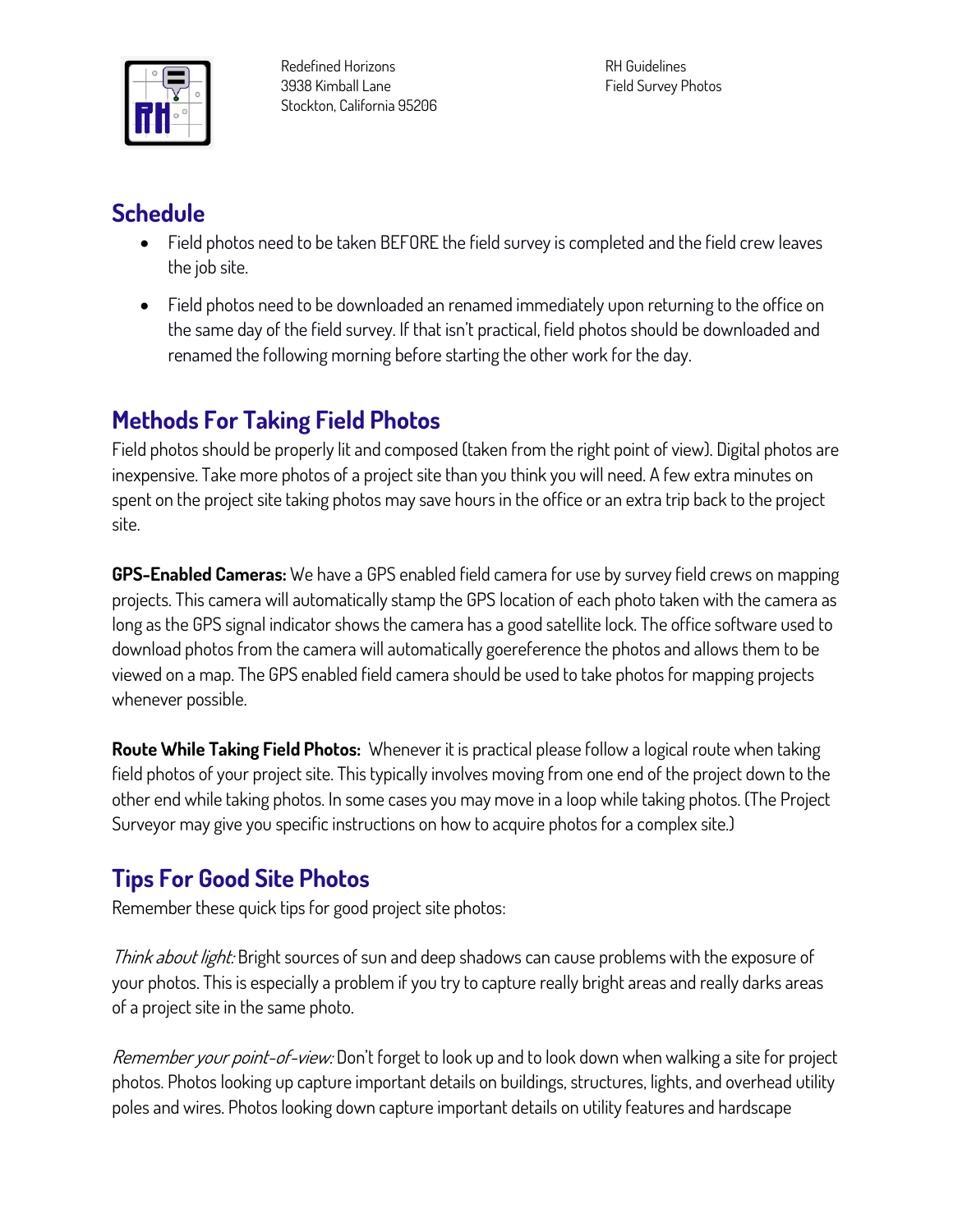

**features like curb and sidewalk. Do you need to zoom in for more detail? Do you need to zoom out to capture the entire subject?**

**Panoramic Photographs: We can automatically create panorama photos in the office using software if needed. You can take multiple overlapping photos of a site feature for a panorama if the site feature is too big to fit into a single photo.**

**GPS: Make sure your camera is receiving GPS signals so your photos will be georeferenced. This allows us to plot them on a map background back in the office.**

### **Storage and Clean-Up of Field Photos**

After field photos are taken the field surveyor should complete the following steps:

- 1) Download the photos and store them in the Photos folder of the Project folder. The photos should be stored in a sub folder with the date the photos were taken as a prefix and a short description. (For example: "2014-03-19 Site Photos")
- 2) Rename the field photos. In most cases the photo file name has two (2) parts. The first part is a prefix with the date of the photo. The second is a sequential numeric ID. (For example: "20140319-011") Photos of property corner monuments should include the same date prefix in their file name, but the second element of the file name is the monument point number. Each subsequent photo of the monument is assigned a sequential numeric ID as the third element of the name. (For example: The first photo of a property corner monument with a surveyed point number of 321 would have a file name of "20140319-321-01". The second photo of this monument would have a file name of "20140319-321-02".)

**Please note: The Project Surveyor may provide specific instructions to the Survey Field Crew on the type and number of photos to be taken or on the naming convention depending on the requirements of the project. Please remember that the field photos may be part of our deliverable to the client on the project. It is important that the Survey Field Crew follow the directions given by the Project Surveyor about the field photos.**

### **Reminders On Field Photos For Specific Types Of Field Surveys**

**Please remember the following points about field photos on each type of project:**

#### **Boundary Surveys**

**A] Field photos should be taken of every found property corner monument. Provide at least the**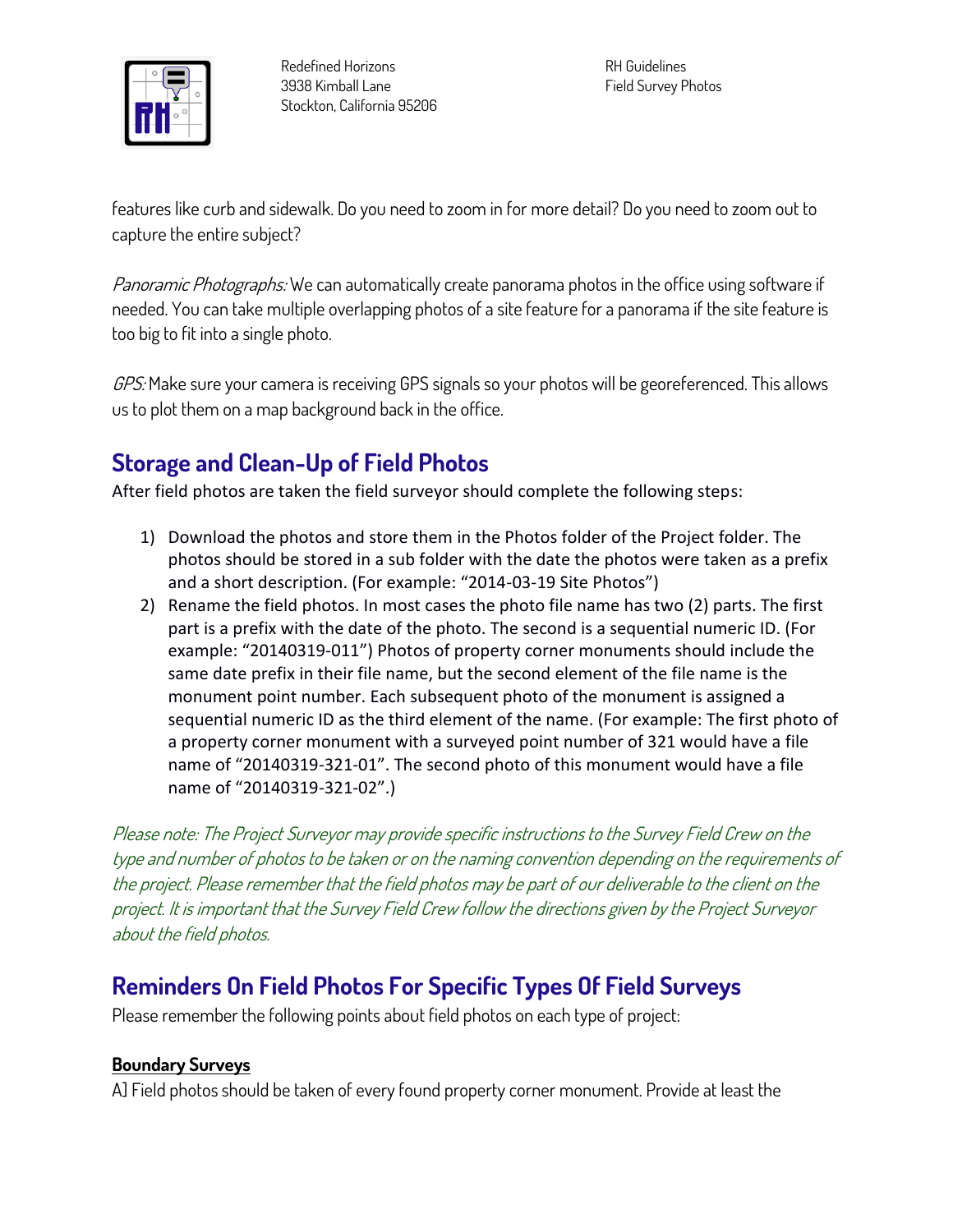

**following photos for each property corner monument:**

- **A close-up photo that shows the condition of the monument, the type of the monument, and any stamping or markings that help identify on the monument.**
- **A set-back photo showing the immediate vicinity of the monument and its setting (for example: a monument box).**
- **A set-back photo showing any important physical occupation near the monument (for example: a fence or block wall).**

**B] Field photos should be taken of every search area where a monument is not found. The photos should clearly show:**

- **1) The area searched.**
- **2) Any obstructions to the search or site features that cause pin-finder interference.**
- **3) Any important physical occupation near the monument (for example: a fence or block wall).**

#### **Topographic Surveys**

- **Try to obtain photos that cover the entire portion of the project site that will need to be drafted.**
- **Take photos of all utility features on site. If necessary, take a set-back photo showing the location of the utility feature in its immediate surrounding and another photo that is zoomed in enough to allow proper identification of the utility type or utility markings.**
- **Look up. Take photos that include the tops of street lights, parking lights, signs, billboards, and overhead utility poles. Capture the location of overhead utility wires.**
- **Look down. Capture photos of utility features that are at ground level. Capture important paint markings and striping on hard scape surfaces like parking lots.**
- **Take photos of all sides of all structures.**
- **Take photos of complicated hardscape areas that will assist with drafting and creation of the surface model.**
- **Take photos of large trees or prominent areas of vegetation if these will need to be identified on the topographic survey.**
- **Take photos of natural drainage features like ditches, pools, puddles, and marshy areas if these need to be identified on the topographic survey or will be important for the design.**
- **Take photos of your survey control or temporary benchmarks.**
- **Walk the site recording video on the 360 degree camera.**

#### **Laser Scanning Surveys**

- **Try to obtain photos that cover the entire portion of the project site or feature that will be scanned and modeled**
- **Take detailed structure photos.**